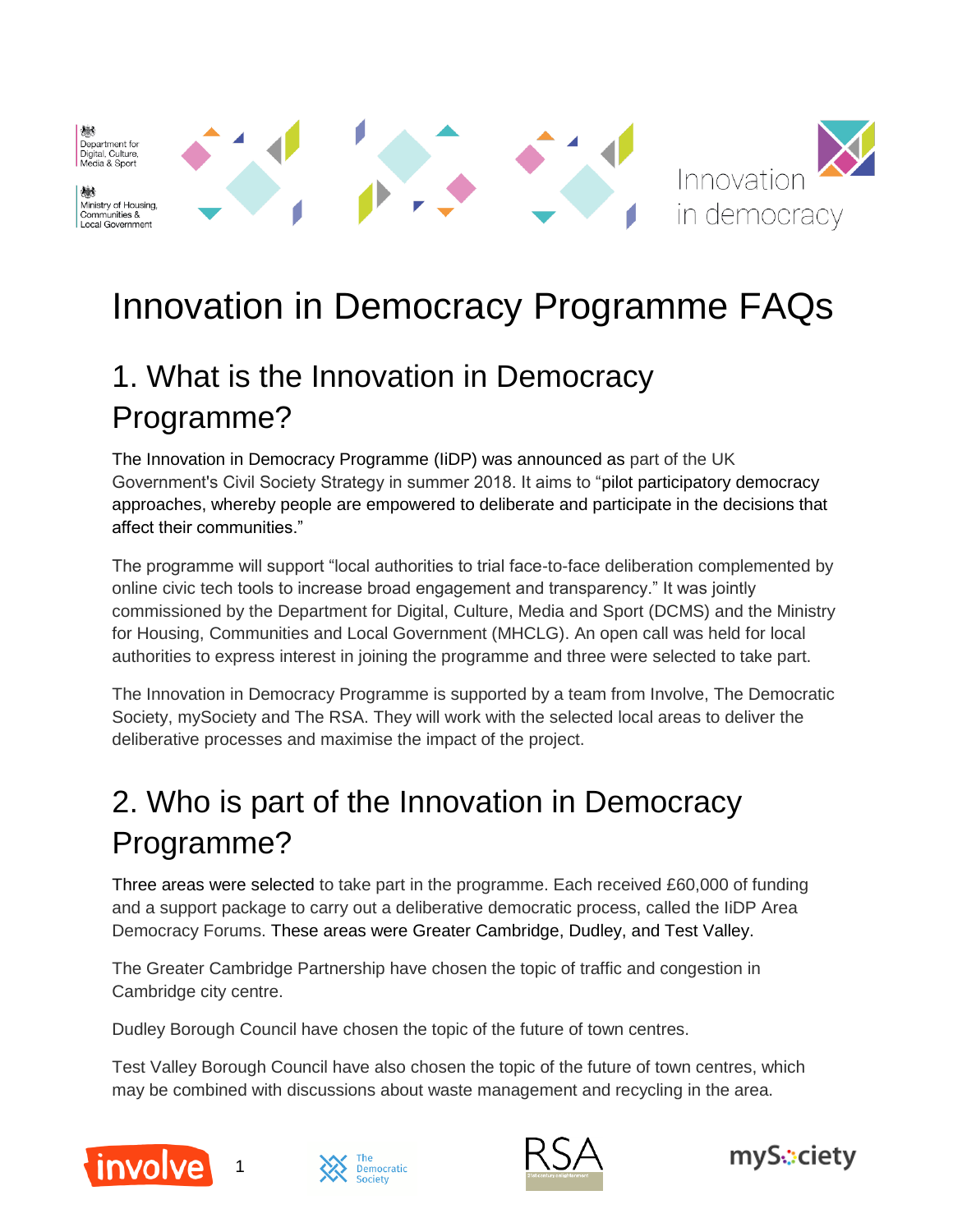### 3. What are area democracy forums?

The IiDP area democracy forums are a way of involving a representative group of the public in informed deliberation on an issue to determine what should be done. They are like criminal juries, but for public policy decisions.

Members of the public are brought together to discuss an issue, and reach a conclusion about what they think should happen. Members are selected at random, but chosen to be broadly representative of the local community. They learn in depth about an issue, hearing from expert witnesses and people with experience of the issue. Together, they then deliberate and reach a collective decision on what they think should be done.

This type of process is one example of a deliberative mini-public. Other examples include citizens' juries, citizens' assemblies, consensus conferences and deliberative polls. They all share the features outlined above, but vary in numbers of participants and how they reach decisions.

#### 4. How do area democracy forums work?

The IiDP area democracy forums have a number of steps:

- 1. Decision-makers identify an issue to put to the mini-public. They agree a remit and set the question to be addressed;
- 2. Residents are recruited through a "civic lottery". People are randomly selected to be invited to take part. From those who agree, a group is selected that matches the demographics of the wider community;
- 3. The group of participants hears from experts, interest groups and people with lived experience of the issue;
- 4. Neutral facilitators support the group to deliberate on what they've heard, considering the different evidence, arguments and options;
- 5. The group agrees a collective recommendation (or set of recommendations) that it puts to decision-makers.

### 5. Why hold an area democracy forum?

There are a number of benefits to holding an area democracy forum, particularly to address complex and challenging issues:

● Members of the public are given a greater say over a decision that affects them and their community;







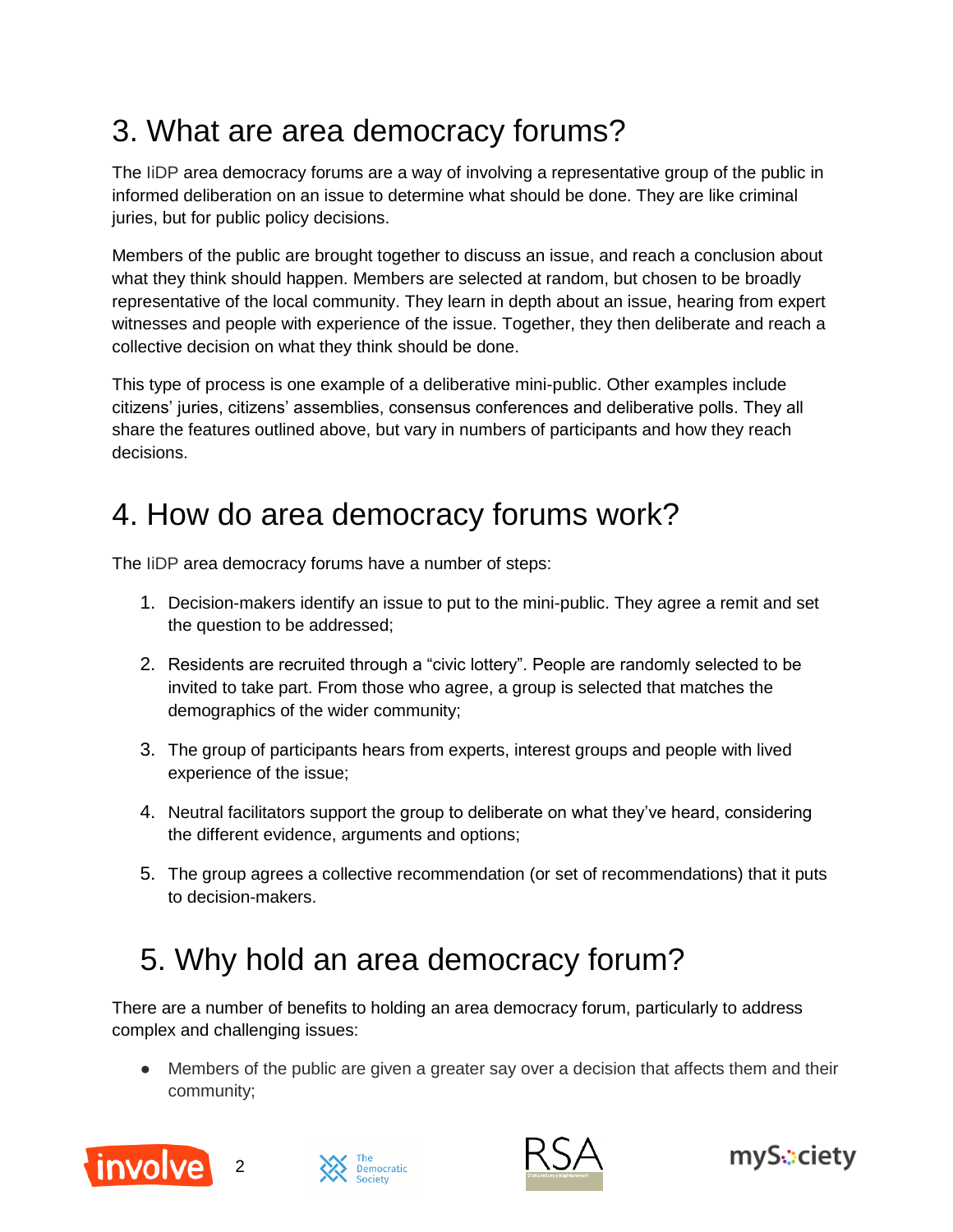- Decision-makers receive valuable insights about how members of the public would make the difficult trade-offs and decisions they face, helping them to make effective and legitimate decisions;
- Decisions made as a result are likely to be more trusted, legitimate and sustainable, because they are reached in a transparent way and supported by a diverse group of residents;
- People who take part in forums are likely to report improved levels of political trust and a lasting drive to take part in other parts of civic life.

#### 6. How are participants selected?

Participants (usually between 30 and 60) are selected through a "civic lottery". This ensures that every adult in the area has an equal chance of receiving the invitation to participate and that the membership of the citizens' assembly will be a microcosm of the local community.

- 1. A few thousand invitations are posted to households in the area, randomly selected from the postcode database.
- 2. Invitees are asked to register their interest to participate and will give basic information about themselves.
- 3. From those who register, a sample is randomly-selected which resembles the local population in miniature (e.g. by age, area, ethnicity, gender and socio-economic group).

Participants are paid an honorarium for taking part to encourage and enable participation by a diverse range of people.

#### 7. How are they made accessible to everyone?

Deliberative processes tend to run at weekends, so they are more accessible to people who work.

The costs of members attending are covered in full, including travel, accommodation (where necessary) and meals. In addition, members are given a small monetary gift to encourage and support their participation. This recognises the time that they give up to take part and ensures that a diverse range of participants (e.g. including those on low-incomes, unemployed, with caring responsibilities, etc.) can participate.

All accessibility requirements of members are taken into account. This includes, where needed, providing materials in Braille or large print and sign language interpretation. The costs of carers, respite care and child care are also covered where needed.

The proceedings are carefully designed to enable the full participation of all members. Small group work ensures that all participants are able to contribute and have time to reflect and







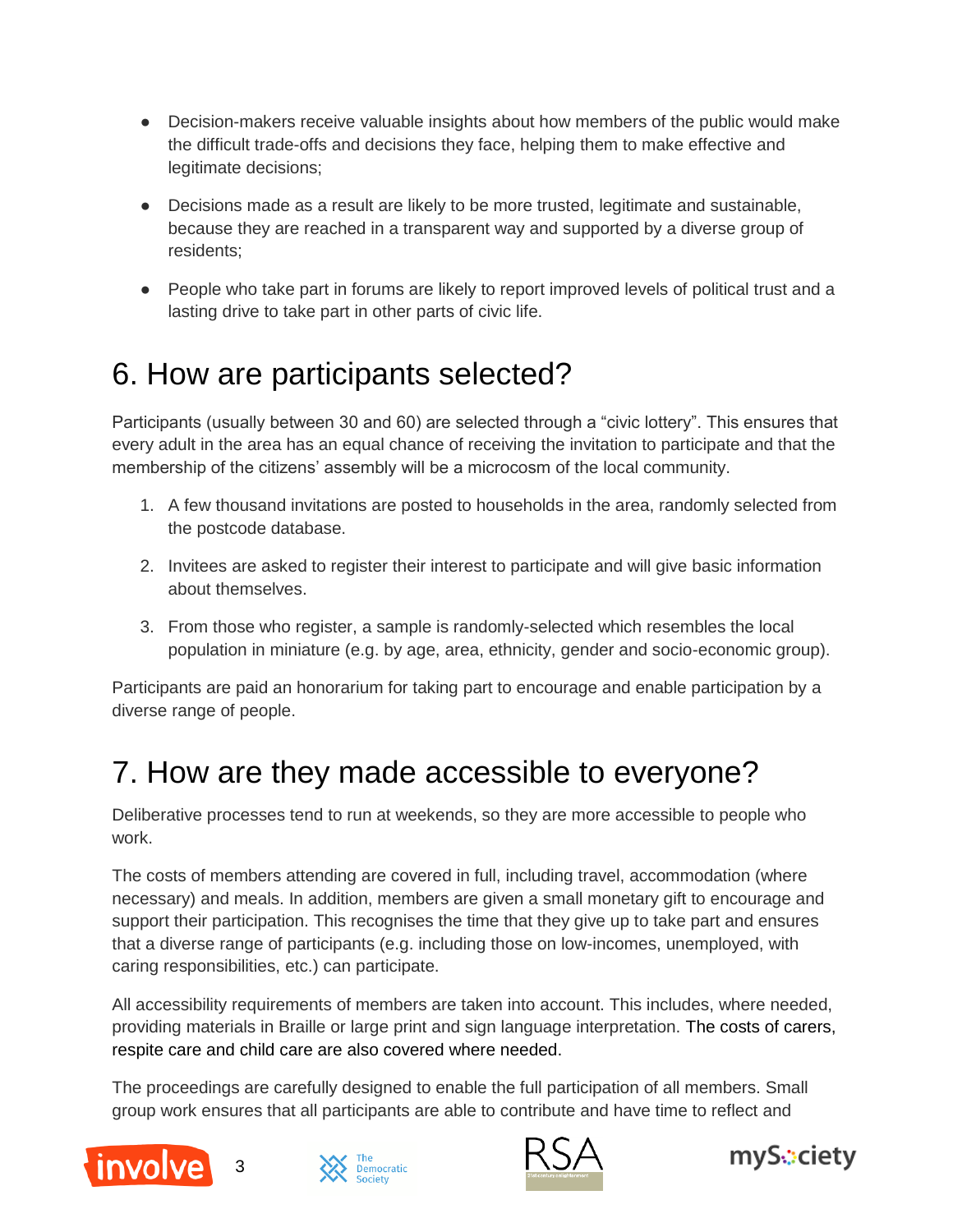develop their own opinions, particularly those less confident in public speaking. The exercises and techniques that are used are specifically designed to support members to engage with complex information and feel able to put their opinion forward, with no prior knowledge needed.

# 8. What happens during the process?

Members will be taken through a process of learning, deliberation and decision making. The process is designed to provide participants with the evidence they require to make informed decisions. The process usually lasts four days or more and goes through three key stages:

- **A learning stage**, where participants hear from expert contributors who reflect the range of views on the given subject. Members will hear presentations from the contributors and spend time questioning them.
- **A deliberation stage**, where participants consider what they have learnt, individually and in conversation with their fellow participants.
- **The decision-making stage**, where participants reach a collective decision or set of recommendations. This can be done through individual voting and/or a consensus building process.

Members spend most of their time in discussions in small, facilitated groups. These groups will be changed throughout the process to ensure that participants have the opportunity to engage with most of the other members over the course of the process.

The discussions are supported by trained neutral facilitators. It's their role to make sure everyone can be heard and feels comfortable, as well as to explain each of the exercises. Each session is organised to give sufficient time and space to enable participants to gain new information and to discuss in depth the implications of what they have heard. This includes the opportunity to engage with a range of people and information sources – including expert presenters and the views and perspectives of their fellow members.

#### 9. How will decisions be made?

Emphasis is given to ensuring that participants make trade-offs and arrive at workable conclusions and recommendations.

It is important that the process does not force the group into a false consensus; thus, alongside negotiated positions, individual voting should be used to collect the views of all participants. This ensures that minority voices are heard as well as the majority.







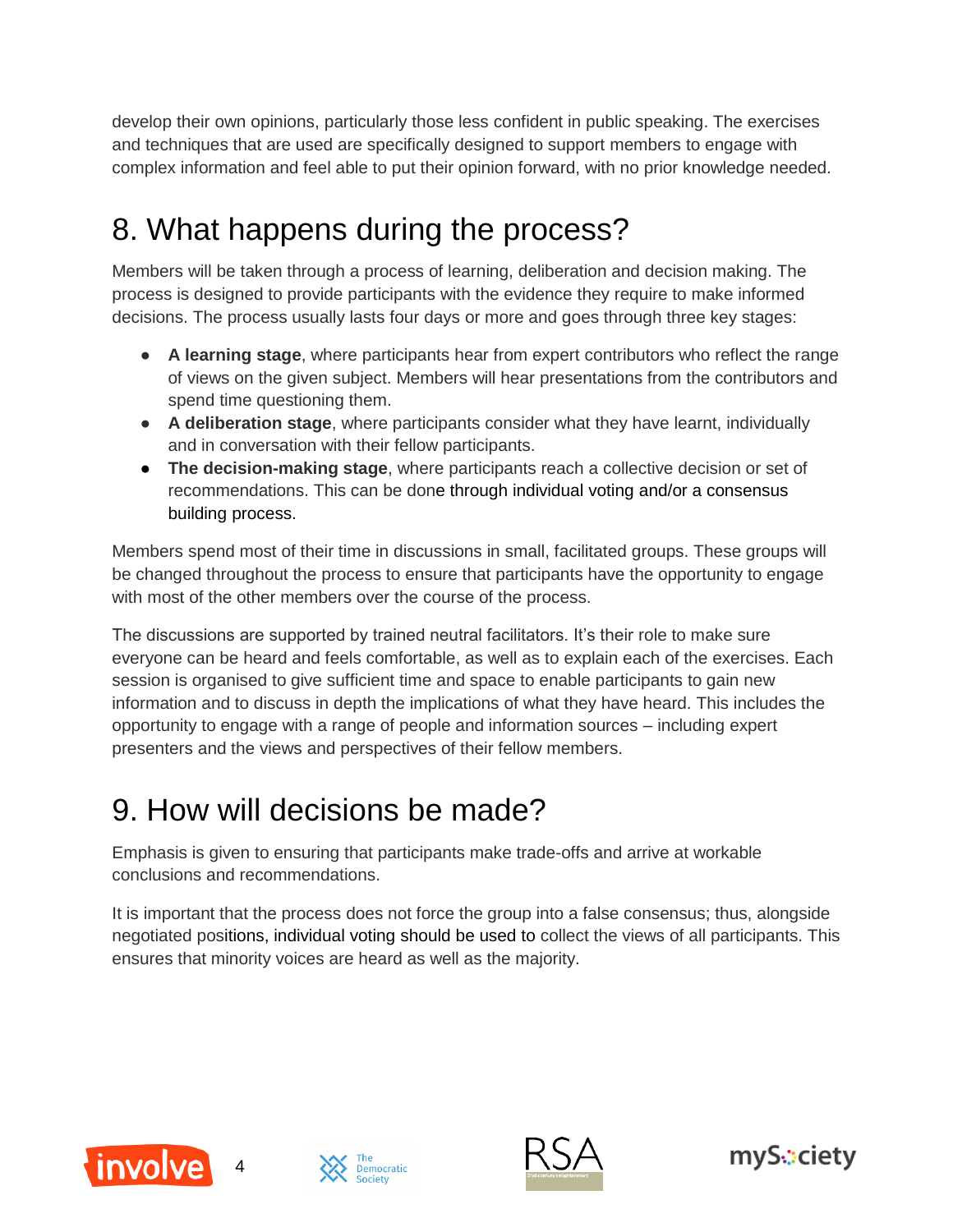# 10. What role will decision makers play in this process?

The final reports from the IiDP area democracy forums will be presented to local decision makers, who will then decide whether to follow the forum's advice.

There is also the option for decision makers to play a more active role in the design of the process. They can help to draft the question put to the forum or suggest expert speakers to present. These processes are supposed to provide decision makers with the confidence and legitimacy to effectively take difficult decisions and their involvement throughout is crucial for achieving this.

### 11. How will the recommendations be taken on board?

All three local areas have agreed at very least to publicly respond to each recommendation made by their citizens, with a presumption in favour of implementing what comes out of the process and a clear explanation why not if a recommendation is not to be implemented.

### 12. Is it possible to observe the process?

Yes. While observers can't take part in the decision making process, they can watch the evidence giving and discussions. In fact, it's a key part of the process that others are able to watch and understand how recommendations are arrived at. While numbers of observers will be limited, the IiDP programme will be supporting the local authorities in providing a digital platform to support the transparency of the forum by explaining the process to the wider public, and sharing the evidence that is presented to the forum and the recommendations that come out of it, along with their subsequent implementation. Digital tools may also be used to gather expert and lived experience evidence from the wider public in order to inform the forum's deliberations.

# 13. How will you ensure that the information Forum members receive is balanced and accurate?

The speakers that present to the assembly and the learning materials provided to members are selected by an impartial advisory group, which vets the accuracy of the information and ensures that all perspectives on an issue are equally represented.

The advisory group will be made up of experts on the chosen topic, including academics and those working in the field. There is the option of including local stakeholders in the advisory group, in which case representatives of the different positions will be given an equal say.



5